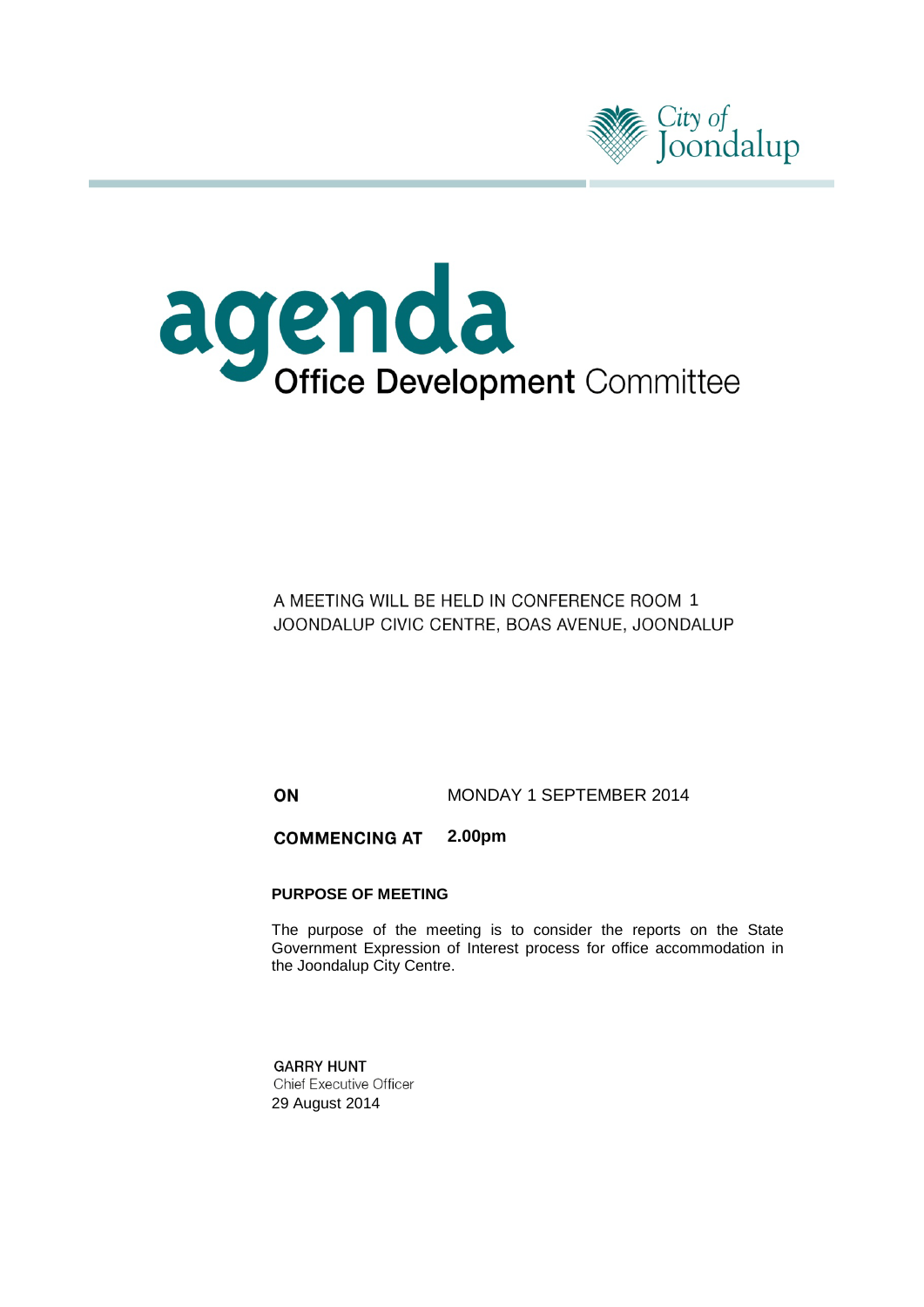## **PROCEDURES FOR PUBLIC QUESTION TIME**

The following procedures for the conduct of Public Question Time were adopted at the Council meeting held on 19 November 2013:

## **Questions asked verbally**

- 1 Members of the public are invited to ask questions at Committee Meetings.
- 2 Questions asked at an Ordinary Committee meeting must relate to a matter that affects the City of Joondalup. Questions asked at a Special meeting of the Committee must relate to the purpose for which the meeting has been called.
- 3 A register will be provided for those persons wanting to ask questions to enter their name. Persons will be requested to come forward in the order in which they are registered, and to give their name and full address.
- 4 Public question time will be limited to two minutes per member of the public, with a limit of two verbal questions per member of the public.
- 5 Statements are not to precede the asking of a question during public question time. Statements should be made during public statement time.
- 6 Members of the public are encouraged to keep their questions brief to enable everyone who desires to ask a question to have the opportunity to do so.
- 7 Public question time will be allocated a minimum of 15 minutes and may be extended in intervals of up to 10 minutes by resolution of the Committee, but the total time allocated for public questions to be asked and responses to be given is not to exceed 35 minutes in total. Public question time is declared closed following the expiration of the allocated time period, or earlier than such time where there are no further questions.
- 8 Questions are to be directed to the Presiding Member and shall be asked politely, in good faith, and are not to be framed in such a way as to reflect adversely or be defamatory on a particular Elected Member or City employee. The Presiding Member shall decide to:
	- accept or reject any question and his/her decision is final
	- nominate a member of the Committee and/or City employee to respond to the question or
	- take a question on notice. In this case a written response will be provided as soon as possible, and included in the agenda of the next Committee meeting.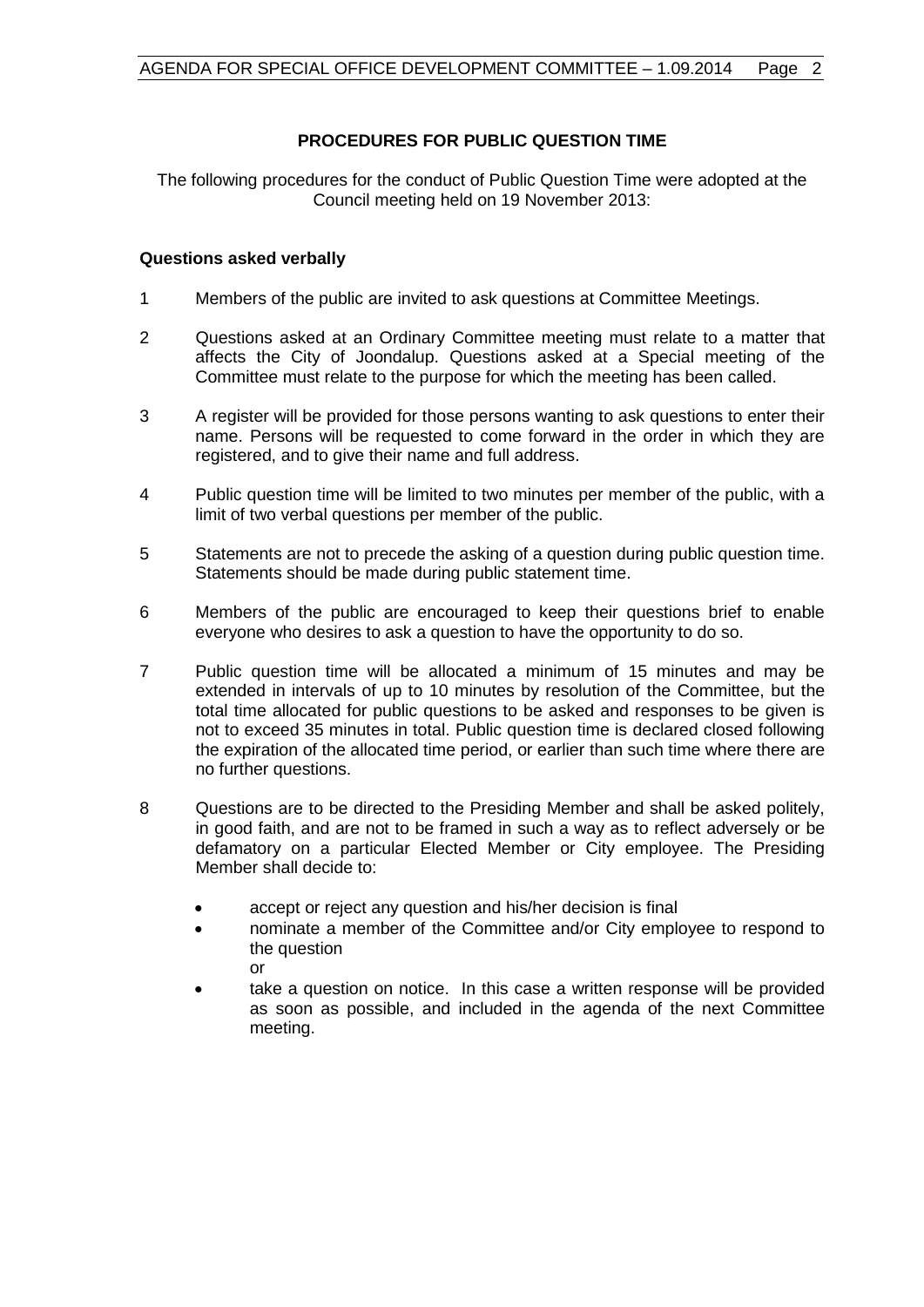- 9 Where an Elected Member is of the opinion that a member of the public is:
	- asking a question at a Committee meeting, that does not relate to a matter affecting the City or
	- making a statement during public question time,

they may bring it to the attention of the Presiding Member who will make a ruling.

- 10 Questions and any response will be summarised and included in the minutes of the Committee meeting.
- 11 It is not intended that question time should be used as a means to obtain information that would not be made available if it was sought from the City's records under Section 5.94 of the *Local Government Act 1995* or the *Freedom of Information Act 1992* (FOI Act 1992). Where the response to a question(s) would require a substantial commitment of the City's resources, the Chief Executive Officer (CEO) will determine that it is an unreasonable impost upon the City and refuse to provide it. The CEO will advise the member of the public that the information may be sought in accordance with the FOI Act 1992.

## **Questions in Writing – (Residents and/or ratepayers of the City of Joondalup only)**

- 1 Only City of Joondalup residents and/or ratepayers may submit questions to the City in writing.
- 2 Questions asked at an Ordinary Committee meeting must relate to a matter that affects the City of Joondalup. Questions asked at a Special meeting of the Committee must relate to the purpose for which the meeting has been called.
- 3 The City will accept a maximum of five written questions per City of Joondalup resident/ratepayer. To ensure equality and consistency, each part of a multi-part question will be treated as a question in its own right.
- 4 Questions lodged by 9.00am on the day immediately prior to the scheduled Committee meeting will be responded to, where possible, at the Committee meeting. These questions, and their responses, will be distributed to Elected Members and made available to the public in written form at the meeting.
- 5 The Presiding Member shall decide to accept or reject any written question and his/her decision is final. Where there is any concern about a question being offensive, defamatory or the like, the Presiding Member will make a determination in relation to the question. Questions determined as offensive, defamatory or the like will not be published. Where the Presiding Member rules questions to be out of order, an announcement to this effect will be made at the meeting, including the reason(s) for the decision.
- 6 The Presiding Member may rule questions out of order where they are substantially the same as questions previously submitted and responded to.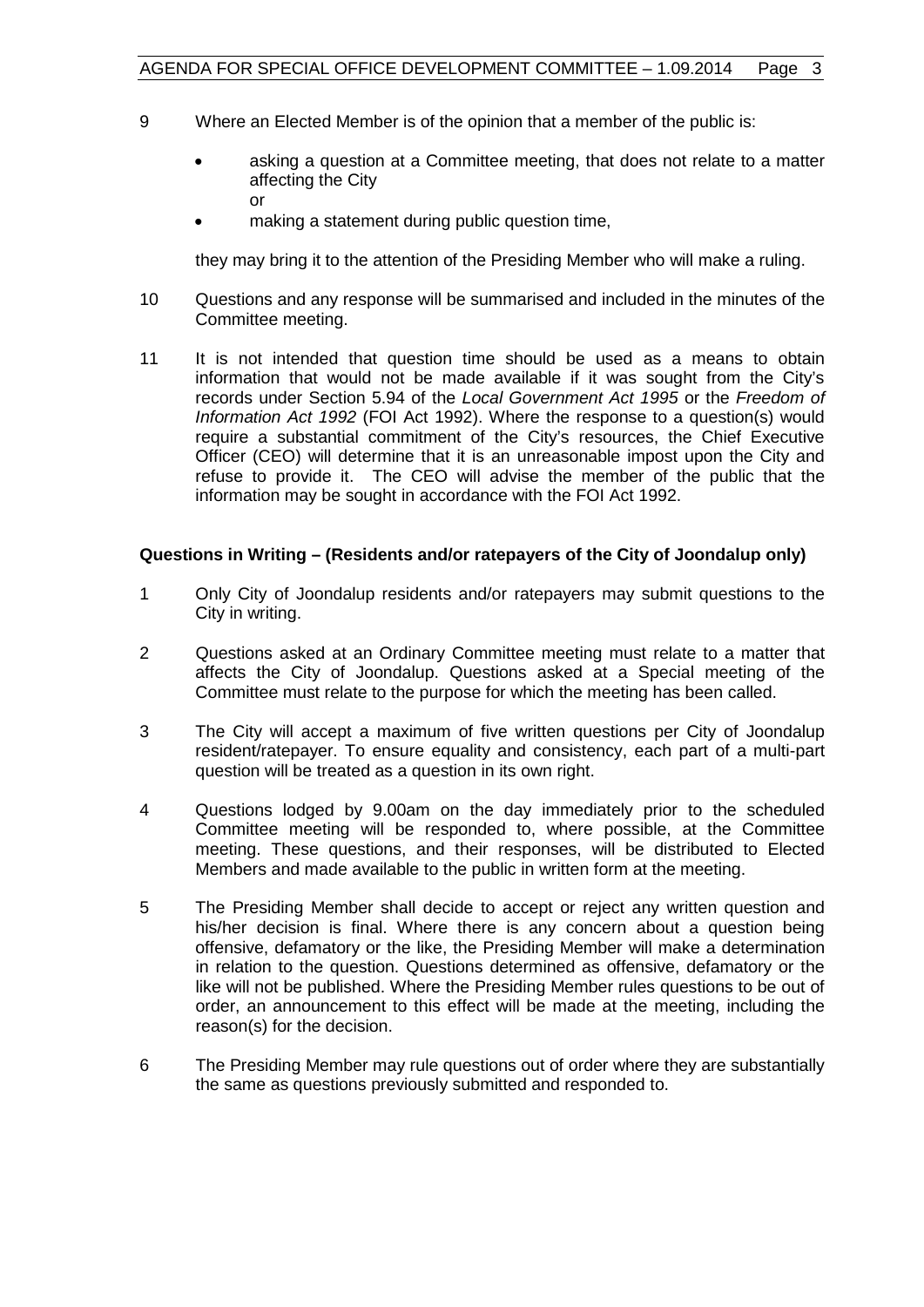- 7 Written questions unable to be responded to at a Committee meeting will be taken on notice. In this case, a written response will be provided as soon as possible and included on the agenda of the next Committee meeting.
- 8 A person who submits written questions may also ask questions at a Committee meeting and questions asked verbally may be different to those submitted in writing.
- 9 Questions and any response will be summarised and included in the minutes of the Committee meeting.
- 10 It is not intended that question time should be used as a means to obtain information that would not be made available if it was sought from the City's records under Section 5.94 of the *Local Government Act 1995* or the *Freedom of Information Act 1992* (FOI Act 1992). Where the response to a question(s) would require a substantial commitment of the City's resources, the Chief Executive Officer (CEO) will determine that it is an unreasonable impost upon the City and may refuse to provide it. The CEO will advise the member of the public that the information may be sought in accordance with the FOI Act 1992.

## **DISCLAIMER**

Responses to questions not submitted in writing are provided in good faith and as such, should not be relied upon as being either complete or comprehensive.

## **PROCEDURES FOR PUBLIC STATEMENT TIME**

The following procedures for the conduct of Public Statement Time were adopted at the Council meeting held on 19 November 2013:

- 1 Members of the public are invited to make statements, either verbally or in writing, at Committee meetings.
- 2 Statements made at an Ordinary Committee meeting must relate to a matter that affects the City of Joondalup. Statements made at a Special meeting of the Committee must relate to the purpose for which the meeting has been called.
- 3 A register will be provided for those persons wanting to make a statement to enter their name. Persons will be requested to come forward in the order in which they are registered, and to give their name and full address.
- 4 Public statement time will be limited to two minutes per member of the public.
- 5 Members of the public are encouraged to keep their statements brief to enable everyone who desires to make a statement to have the opportunity to do so.
- 6 Public statement time will be allocated a maximum time of 15 minutes. Public statement time is declared closed following the 15 minute allocated time period, or earlier than such time where there are no further statements.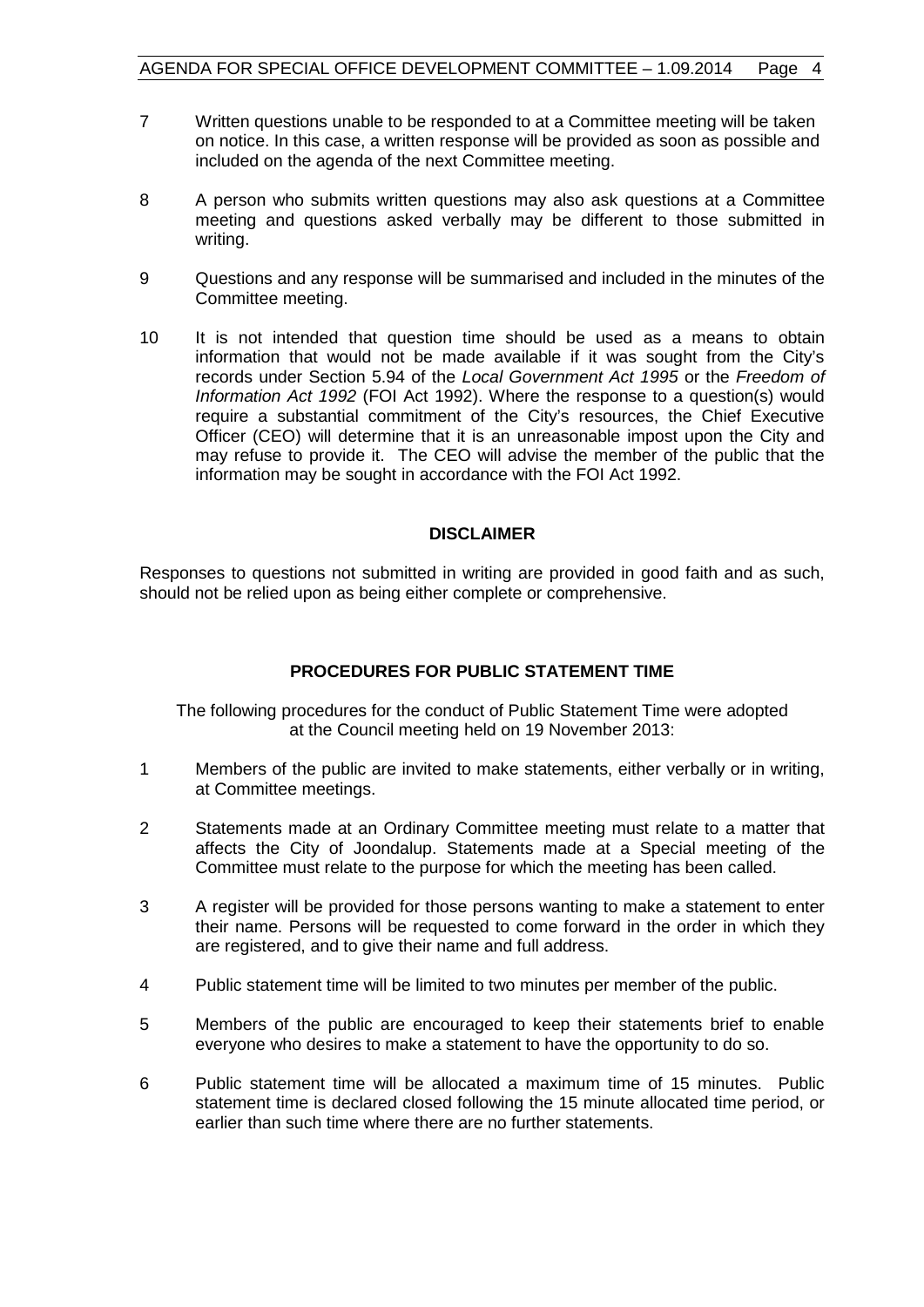- 7 Statements are to be directed to the Presiding Member and are to be made politely in good faith and are not to be framed in such a way as to reflect adversely or be defamatory on a particular Elected Member or City employee.
- 8 Where an Elected Member is of the opinion that a member of the public is making a statement at a Committee meeting, that does not relate to a matter affecting the City, they may bring it to the attention of the Presiding Member who will make a ruling.
- 9 A member of the public attending a Committee meeting may present a written statement rather than making the statement verbally if he or she so wishes.
- 10 Statements will be summarised and included in the minutes of the Committee meeting.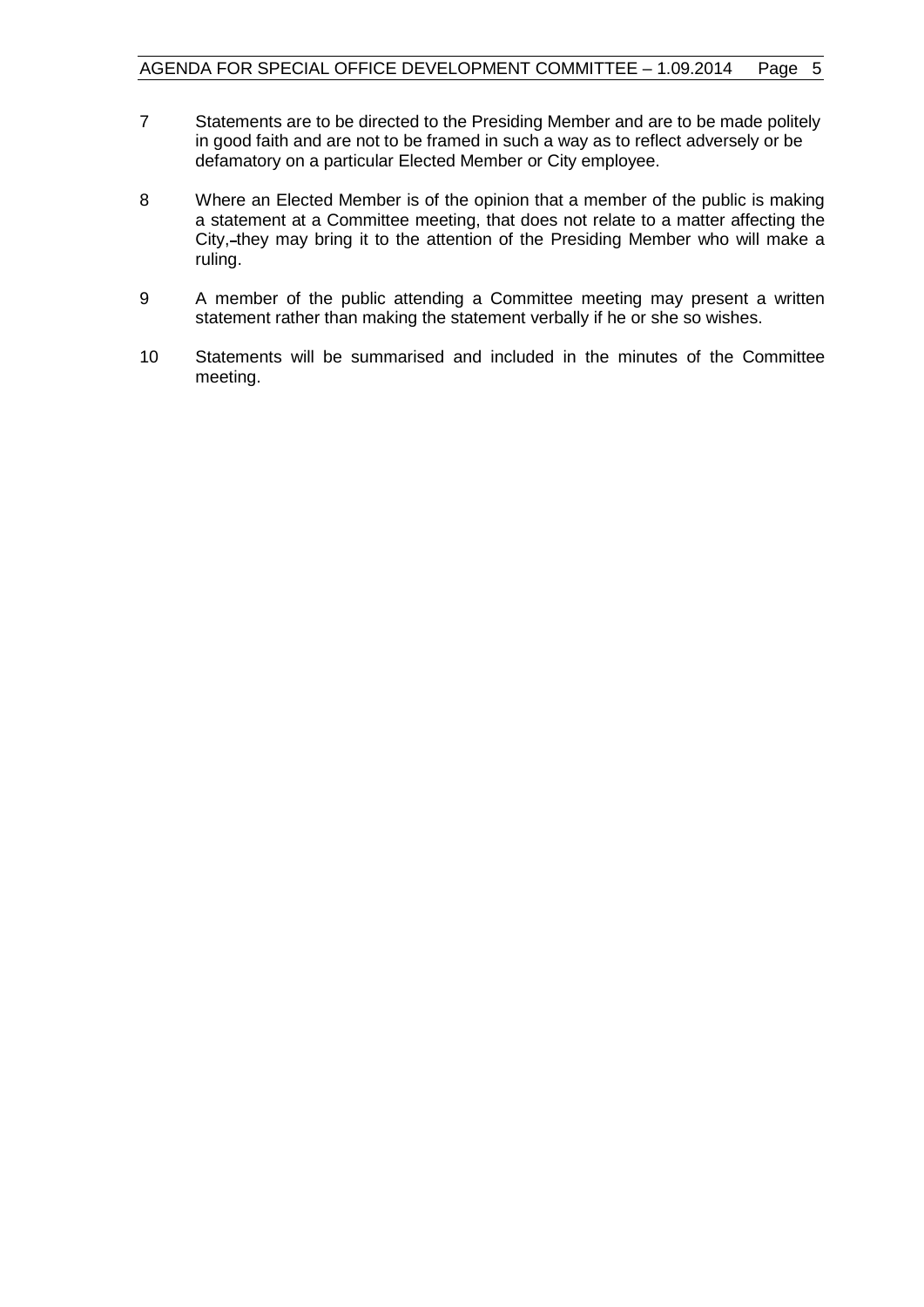## **TABLE OF CONTENTS**

| Item No.       | <b>Title</b>                                                                                            |    |  |
|----------------|---------------------------------------------------------------------------------------------------------|----|--|
|                | <b>Declaration of Opening</b>                                                                           | 8  |  |
|                | <b>Declarations of Interest</b>                                                                         | 8  |  |
|                | <b>Public Question Time</b>                                                                             | 8  |  |
|                | <b>Public Statement Time</b>                                                                            | 8  |  |
|                | Apologies/Leave of absence                                                                              | 8  |  |
|                | Presiding<br><b>Member</b><br><b>Announcements</b><br>the<br>without<br>by<br>discussion                | 9  |  |
|                | Identification of matters for which the meeting may be<br>closed to the public                          | 9  |  |
|                | <b>Petitions and deputations</b>                                                                        | 9  |  |
|                | <b>Reports</b>                                                                                          | 10 |  |
| 1              | Confidential: State Government Expression of Interest – Office<br>Accommodation in Joondalup - [103036] |    |  |
| $\overline{2}$ | Confidential: Office Development City Centre Sites - [103036]                                           | 11 |  |
|                | <b>Closure</b>                                                                                          | 12 |  |

#### **Note:**

Clause 15.10 of the City's *Meeting Procedures Local Law 2013* states:

*This local law applies generally to committee meetings except for clause 7.1 in respect of members seating and clause 7.8 in respect of limitation on members speaking.*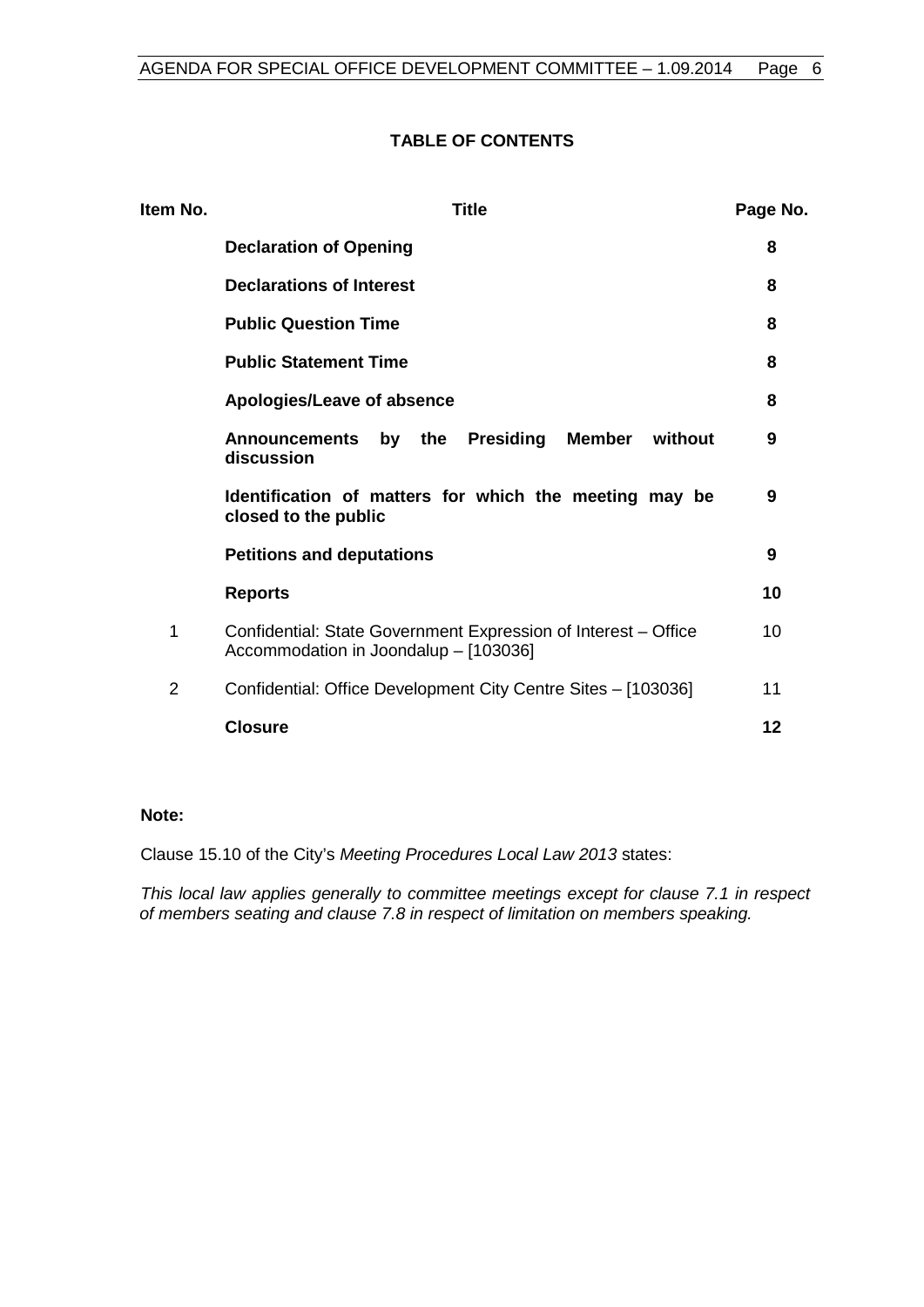# **CITY OF JOONDALUP**

Notice is hereby given that a Special meeting of the **Office Development Committee** will be held in Conference Room 1, Joondalup Civic Centre, Boas Avenue, Joondalup on **Monday 1 September 2014** commencing at **2.00pm.**

GARRY HUNT Chief Executive Officer **Joondalup** 29 August 2014 Western Australia

## **AGENDA**

#### **Committee Members (6)**

#### **Committee Members**

| Mayor Troy Pickard<br>Cr Liam Gobbert   | <b>Presiding Member</b>                                                       |
|-----------------------------------------|-------------------------------------------------------------------------------|
| Cr Kerry Hollywood<br>Cr Tom McLean, JP | <b>Deputy Presiding Member</b>                                                |
| Mr Garry Hunt<br>Ms Dale Page           | <b>Chief Executive Officer</b><br>Director Planning and Community Development |

## **Quorum for Meetings (3)**

The quorum for a meeting is to be at least 50% of the number of offices (whether vacant or not) of members of the committee.

#### **Simple Majority:**

A simple majority is to be more than 50% of those members present at the meeting.

## **Absolute Majority (4):**

An absolute majority vote is to be more than 50% of the number of offices (whether vacant or not) of the committee.

#### **Casting Vote:**

In the event that the vote on a motion is tied, the presiding person must cast a second vote.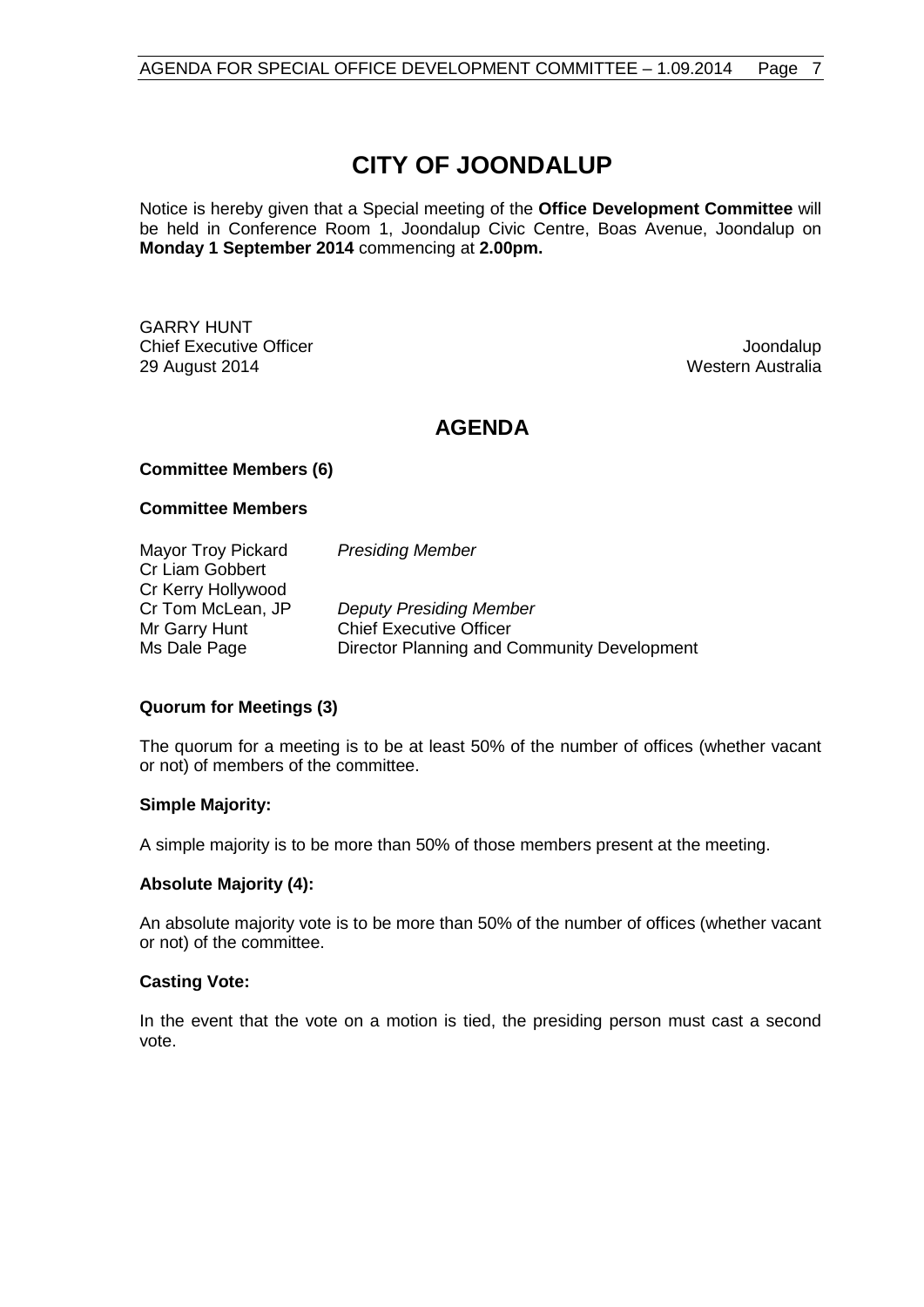## *Terms of Reference*

*To provide advice and make recommendations to Council on:*

- *the preferred location for the development of the Joondalup City Centre Commercial Office Development*
- *the architectural design elements to be incorporated into the Joondalup City Centre Commercial Office Development*
- *the core components to be included in the Joondalup City Centre Office Development*
- *the development models and financial structures to progress the Joondalup City Centre Commercial Office Development, including expressions of interest*
- *the options for the ongoing management and utilisation of the Joondalup City Centre Commercial Office Development.*

## *Delegated Authority*

*The Office Development Committee has delegated authority to make appropriate decisions on behalf of Council that are aligned with the Committee's Terms of Reference and in accordance with the constraints of the Local Government Act 199*5.

## <span id="page-7-0"></span>**DECLARATION OF OPENING**

<span id="page-7-1"></span>**DECLARATIONS OF INTEREST**

<span id="page-7-2"></span>**PUBLIC QUESTION TIME**

<span id="page-7-3"></span>**PUBLIC STATEMENT TIME**

## <span id="page-7-4"></span>**APOLOGIES/LEAVE OF ABSENCE**

## **Leave of Absence previously approved**

| Cr Russ Fishwick, JP  | 4 August to 23 September 2014 inclusive;     |
|-----------------------|----------------------------------------------|
| Cr Brian Corr         | 29 August to 4 September 2014 inclusive;     |
| Cr Mike Norman        | 2 September to 3 September 2014 inclusive;   |
| Cr Kerry Hollywood    | 16 September to 19 September 2014 inclusive; |
| Cr Tom McLean, JP     | 17 September to 10 October 2014 inclusive;   |
| Cr Teresa Ritchie, JP | 10 November to 14 November 2014 inclusive.   |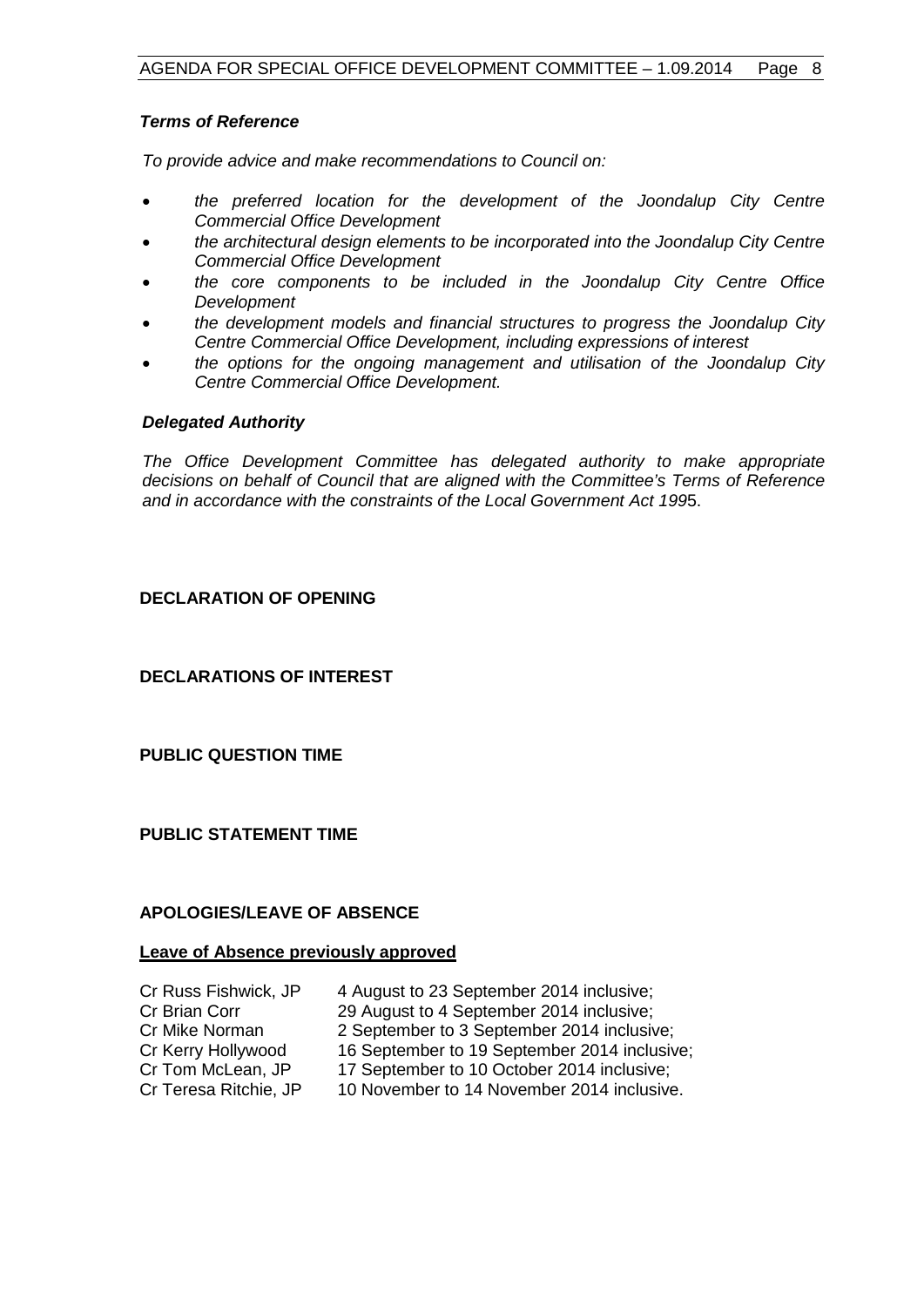<span id="page-8-0"></span>**ANNOUNCEMENTS BY THE PRESIDING MEMBER WITHOUT DISCUSSION**

<span id="page-8-1"></span>**IDENTIFICATION OF MATTERS FOR WHICH THE MEETING MAY BE CLOSED TO THE PUBLIC**

<span id="page-8-2"></span>**PETITIONS AND DEPUTATIONS**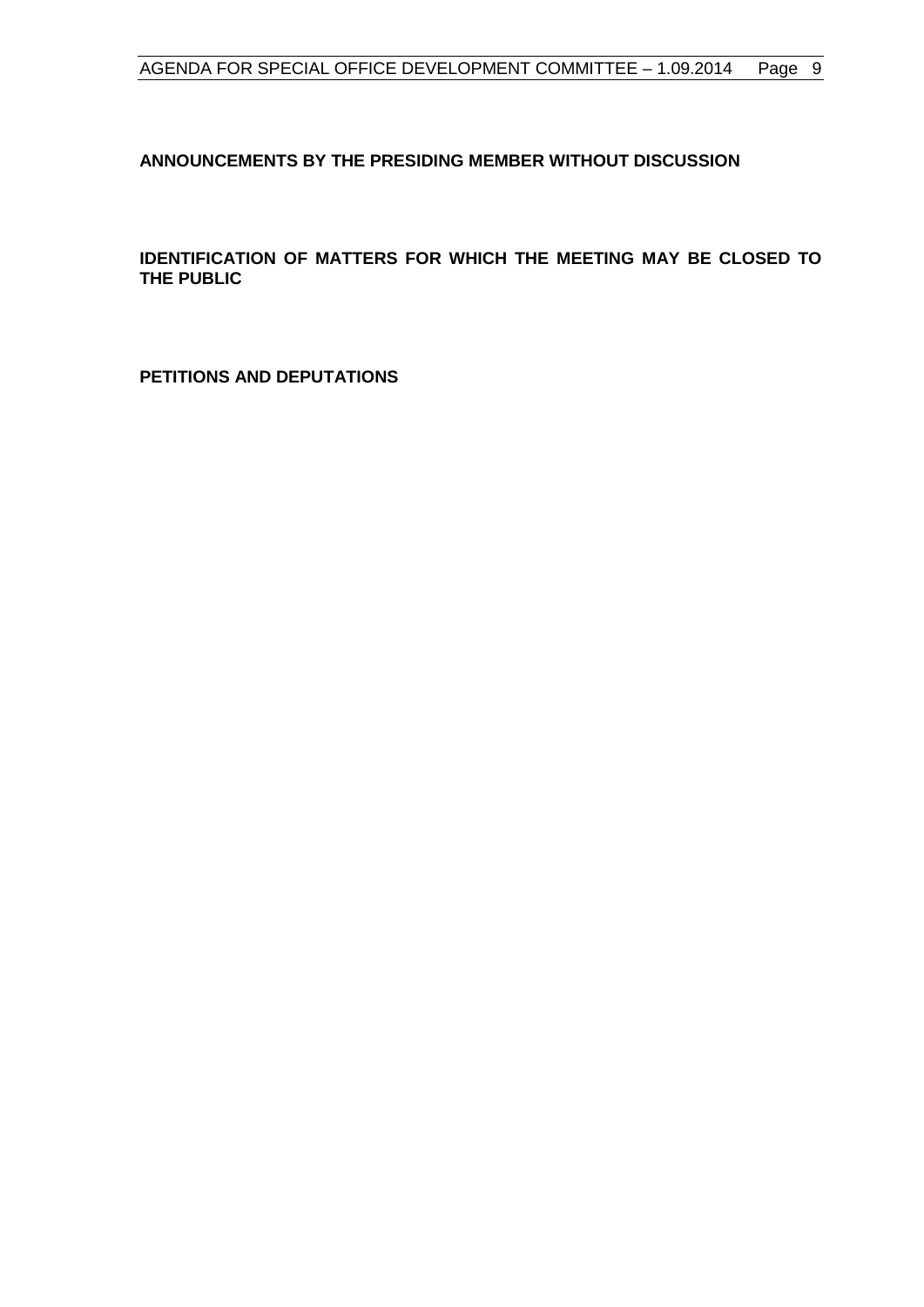## <span id="page-9-0"></span>**REPORTS**

## <span id="page-9-1"></span>**ITEM 1 CONFIDENTIAL: STATE GOVERNMENT EXPRESSION OF INTEREST – OFFICE ACCOMMODATION IN JOONDALUP**

| <b>WARD</b>                           | <b>North</b>                                                                                                                                           |  |                                                                                                             |            |    |
|---------------------------------------|--------------------------------------------------------------------------------------------------------------------------------------------------------|--|-------------------------------------------------------------------------------------------------------------|------------|----|
| <b>RESPONSIBLE</b><br><b>DIRECTOR</b> | Mr Garry Hunt<br>Office of the CEO                                                                                                                     |  |                                                                                                             |            |    |
| <b>FILE NUMBER</b>                    | 103036                                                                                                                                                 |  |                                                                                                             |            |    |
| <b>ATTACHMENT</b>                     | Attachment 1<br>Attachment 2                                                                                                                           |  | State Government<br>Interest document.<br>Schedule of potential City owned sites<br>within the City Centre. | Expression | of |
|                                       | (Please Note: These attachments are confidential and<br>will appear in the official Minute Book only).                                                 |  |                                                                                                             |            |    |
| <b>AUTHORITY / DISCRETION</b>         | Information – includes items provided to Council for<br>information purposes only that do not require a decision<br>of Council (that is for 'noting'). |  |                                                                                                             |            |    |

This report is confidential in accordance with section 5.23(2)(c) and (d) of the *Local Government Act 1995*, which also permits the meeting to be closed to the public for business relating to the following:

- *A contract entered into, or which may be entered into, by the local government and which relates to a matter to be discussed at the meeting.*
- *Legal advice obtained, or which may be obtained, by the local government and which relates to a matter to be discussed at the meeting.*

A full report is provided to Elected Members under separate cover. The report is not for publication.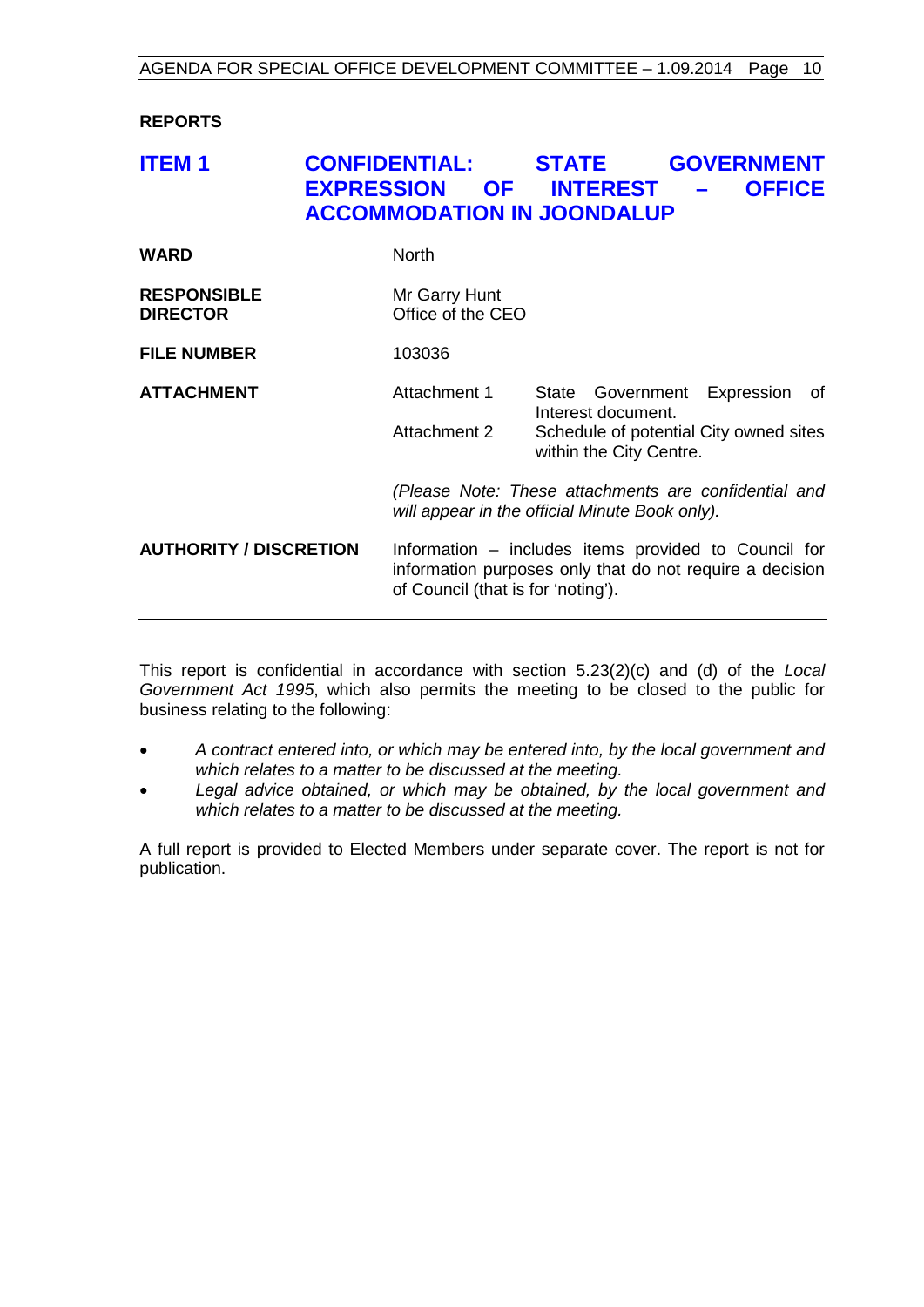## <span id="page-10-0"></span>**ITEM 2 CONFIDENTIAL: OFFICE DEVELOPMENT CITY CENTRE SITES**

| <b>WARD</b>                           | North                                                                                                                                                  |                                                                |  |
|---------------------------------------|--------------------------------------------------------------------------------------------------------------------------------------------------------|----------------------------------------------------------------|--|
| <b>RESPONSIBLE</b><br><b>DIRECTOR</b> | Mr Garry Hunt<br>Office of the CEO                                                                                                                     |                                                                |  |
| <b>FILE NUMBER</b>                    | 103036                                                                                                                                                 |                                                                |  |
| <b>ATTACHMENT</b>                     | Attachment 1<br>Attachment 2                                                                                                                           | Summary of City Centre sites.<br>Details of City Centre sites. |  |
|                                       | (Please Note: These attachments are confidential and<br>will appear in the official Minute Book only).                                                 |                                                                |  |
| <b>AUTHORITY / DISCRETION</b>         | Information – includes items provided to Council for<br>information purposes only that do not require a decision<br>of Council (that is for 'noting'). |                                                                |  |

This report is confidential in accordance with section 5.23(2)(c) and (d) of the *Local Government Act 1995*, which also permits the meeting to be closed to the public for business relating to the following:

- *A contract entered into, or which may be entered into, by the local government and which relates to a matter to be discussed at the meeting.*
- *Legal advice obtained, or which may be obtained, by the local government and which relates to a matter to be discussed at the meeting.*

A full report is provided to Elected Members under separate cover. The report is not for publication.